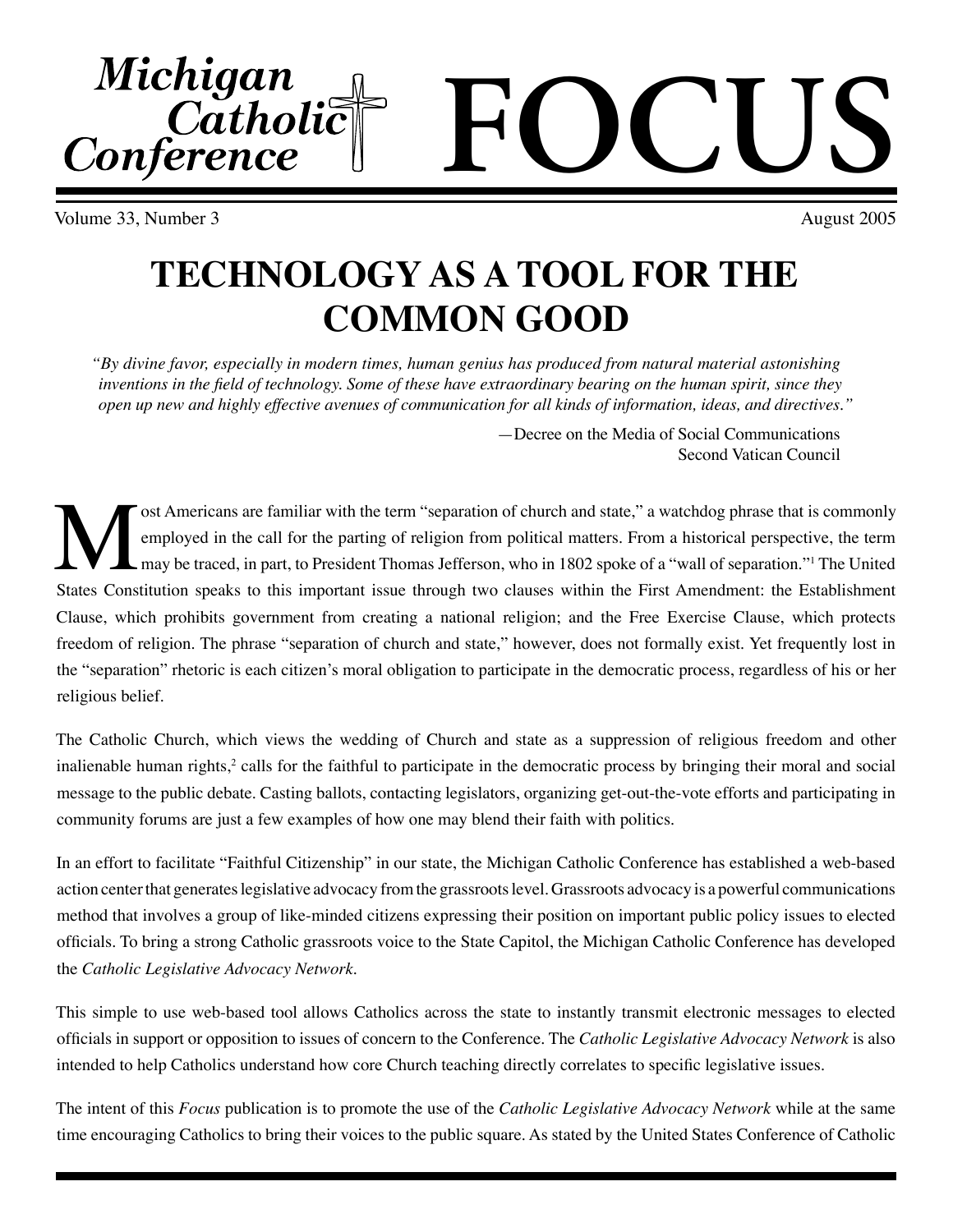Bishops: "Faithful citizenship calls Catholics to see civic and political responsibilities through the eyes of faith and to bring our moral convictions to public life. People of good will and sound faith can disagree about specific applications of Catholic principles. However, Catholics in public life have a particular responsibility to bring together consistently their faith, moral principles, and public responsibilities."3

# IMPORTANCE OF GRASSROOTS ADVOCACY

As a public policy organization the Michigan Catholic Conference dedicates its advocacy efforts to promoting its agenda through legislative contacts, testifying in committee hearings and working with departmental and legislative staff in Lansing. With the inception of term limits, however, grassroots advocacy has become more important to the success of advocacy organizations such as the Conference.

*Within the framework of the seven principles of Catholic social teaching lies the foundation upon which lay Catholics can produce social change.*

Prior to term limits elected officials had been in office long enough to understand thoroughly the legislative and budget process and could spend more time addressing issues of concern with advocacy organizations. Term limits, although well intended to consistently produce new ideas, have created a crop of "fresh-faced" legislators who may be unaware of the dozens of statewide advocacy networks and the issues for which they advocate. In order to serve the residents of his or her district, the legislator maintains an open line of communication to facilitate concerns and opinions. One powerful way for Catholics to participate as "faithful citizens" is to communicate directly with a locally elected official on issues that are of concern to the individual and the Church. Whether the issue is human life, religious freedom, education, economic justice or issues concerning marriage and the family, Catholics across the state have the ability to unite in large numbers with a powerful voice.

While the Michigan Catholic Conference for over 40 years has advocated for social, economic and human rights issues on behalf of the Church, the means for a more

powerful and vocal grassroots effort from the laity is now possible with the advancements of technology and the internet. Within the framework of the seven principles of Catholic social teaching lies the foundation upon which lay Catholics can produce social change. Catholic advocacy may not always be politically correct; it will undoubtedly traverse ideological lines (conservative/liberal) and will consistently speak in defense of human life from conception until natural death.

# PRINCIPLES OF CATHOLIC SOCIAL TEACHING

The Catholic Church's social teaching is a rich treasure of wisdom that calls for building a just society and living individual lives of conscience amidst the challenges of secular society. Several of the key themes that are at the heart of Catholic social tradition may be found in these brief reflections: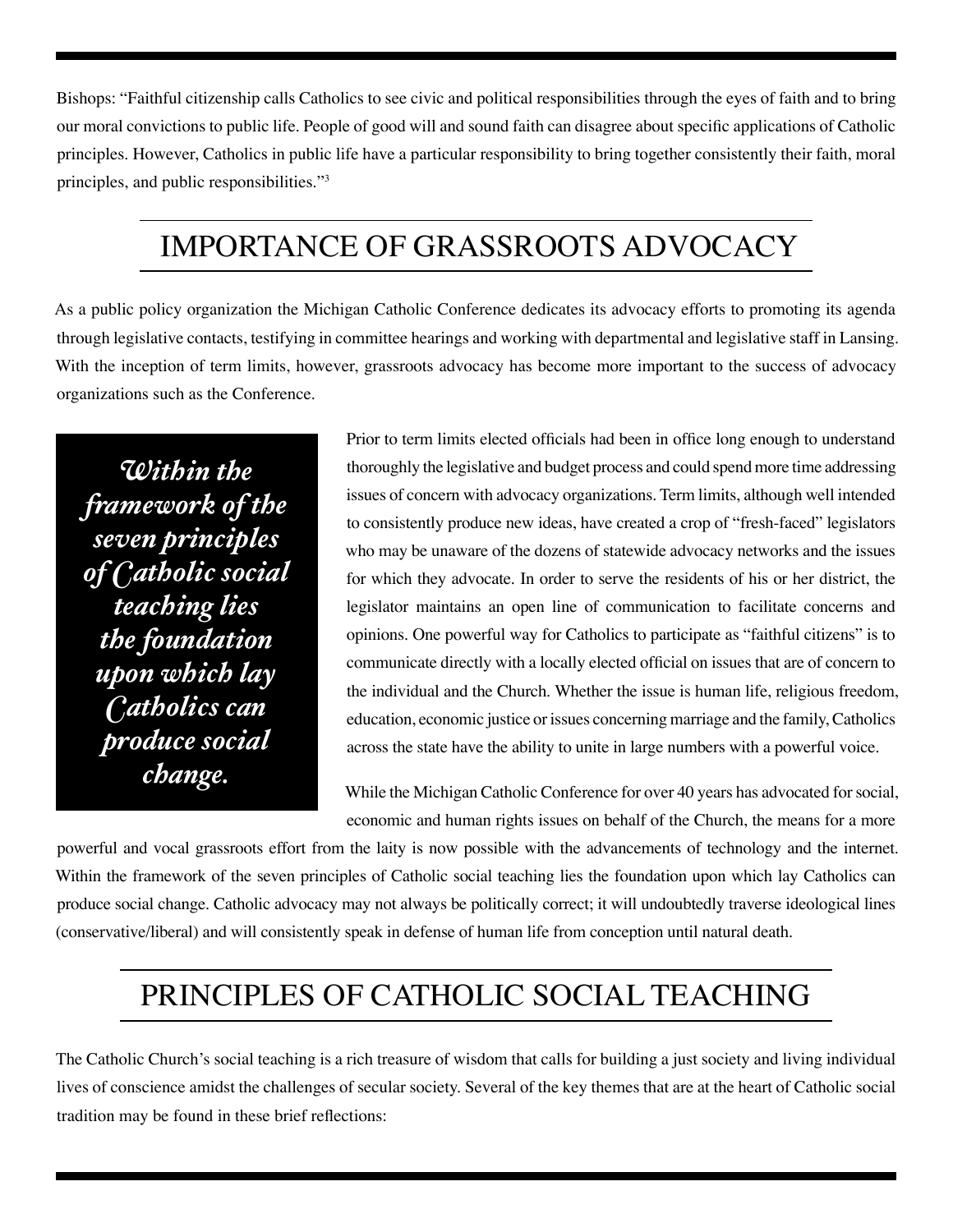#### *Life and Dignity of the Human Person*

The Catholic Church proclaims that human life is sacred and that the dignity of the human person is the foundation of a moral vision for society. Our belief in the sanctity of human life and the inherent dignity of the human person is the foundation of all the principles of our social teaching. In American society, human life is being directly attacked by abortion, assisted suicide, capital punishment and disrespect for the human embryo. We believe that every person is precious, that people are more important than

things, and that the measure of every institution is whether it threatens or enhances the life and dignity of the human person.

### *Call to Family, Community, and Participation*

The person is not only sacred but also social. How we organize our society — in economics and politics, in law and policy — directly affects human dignity and the capacity for individuals to grow in their community. The family is the central social institution

that must be supported and strengthened, not undermined. We believe people have a right and a duty to participate in society, seeking together the common good and well being of all, especially the poor and vulnerable.

#### *Rights and Responsibilities*

The Catholic tradition teaches that human dignity can be protected and a healthy community can be achieved only if human rights are protected and responsibilities met. Therefore, every person has a fundamental right to life and a right to those things required for human decency. Corresponding to these rights are duties and responsibilities — to one another, to our families, and to the larger society.

#### *Option for the Poor and Vulnerable*

A basic moral test is how our most vulnerable members are faring. In a society marred by deepening divisions between rich and poor, our tradition recalls the story of the Last Judgment (Mt 25:31–46) and instructs us to put the needs of the poor and vulnerable first.

### *The Dignity of Work and Rights of Workers*

The economy must serve people, not the other way around. Work is more than a way to make a living; it is a

form of continuing participation in God's creation. If the dignity of work is to be protected, then the basic rights of workers must be respected — the right to productive work, to decent and fair wages, to organize and join unions, to private property, and to economic initiative.

#### *Solidarity*

We are our brothers' and sisters' keepers, wherever they live. We are one human family, regardless of our national, racial, ethnic, economic, and ideological differences. Learning to practice the virtue of solidarity means learning that "loving our neighbor" has global dimensions in an interdependent

### *Care for God's Creation*

world.

We show our respect for the Creator by our stewardship of creation. Care for the Earth is not just an Earth Day slogan, it is a requirement of our faith. We are called to protect people and the planet, living our faith in relationship with all of God's creation. This environmental challenge has fundamental moral and ethical dimensions that cannot be ignored.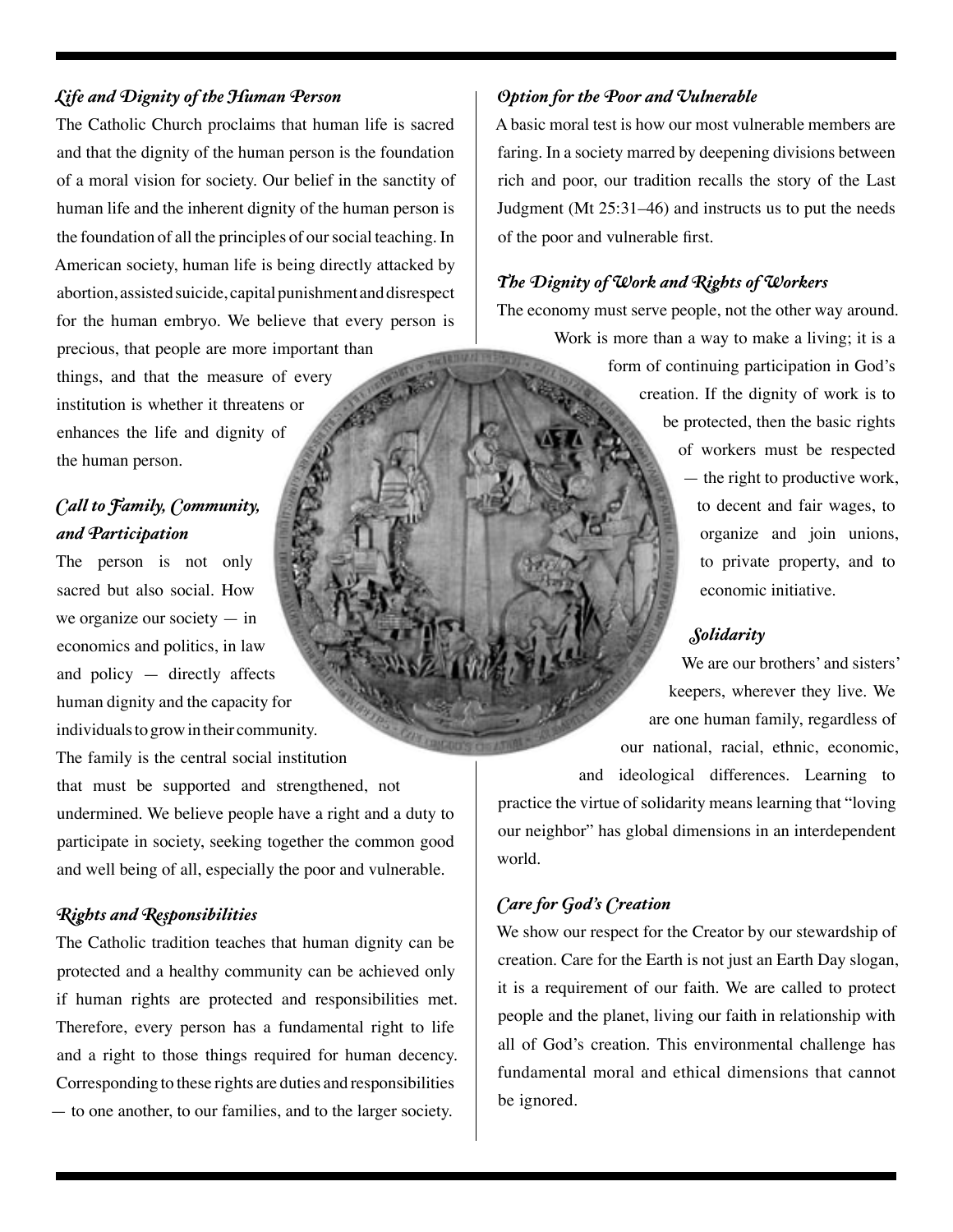# MCC LEGISLATIVE PRIORITIES

The principles used to develop the Michigan Catholic Conference's legislative priorities flow from the basic belief in the inherent dignity of the human person and in society's responsibility to ensure that dignity, the Catholic Church's teachings and traditions as they apply to today's political environment, and the fundamental principle of justice for all people.

MCC's legislative priorities are not a catalog of the Conference's position on every important issue that may arise. Rather, they are intended to communicate a sense of what state government's top priorities should be to foster the common good.

- *Human Life* In the Catholic social vision the human person is central, the clearest reflection of God among us. From the point of conception until natural death, all human beings are sacred, deserving of respect and worthy of government protection.
- *Religious Freedom* Freedom of conscience and of religion is a primary and inalienable right of every human person. Insofar as it touches the innermost sphere of the spirit, one can argue that it upholds the justification, deeply rooted in each individual, of all other liberties.
- *Education* All children, by virtue of their dignity as human persons, have an inalienable right to quality education. Parents have the right to choose how that education is provided. Any effort to improve schools must include a commitment to educational choice.
- *Health Care* Equitable, accessible and ethical health care is an essential safeguard of human life. Health care is a basic human necessity, and genuine health care reform, recognizing the dignity of persons and the unique needs of the poor, is a matter of fundamental justice.
- *Children, Families and Economic Justice Children are among the most vulnerable* members of the human family. As policies are advanced to help children, they must support families, since children's lives are nurtured or neglected, enhanced or diminished, by the quality of family life. Since the family is the primary, indispensable and essential unit of society, policies must maintain and promote marriage, and strengthen the family.
- *<i>fiscal and Regulatory Policies* The state budget must be a moral statement for the State of Michigan. Of key concern is ensuring that economic policies are advanced that are shaped by moral principles.
- *<i>Federal Issues* When addressing federal legislative issues, the Michigan Catholic Conference will work in collaboration with the United States Conference of Catholic Bishops. Only when the USCCB has taken a position on an issue will the MCC engage with the Michigan congressional delegation and federal agencies.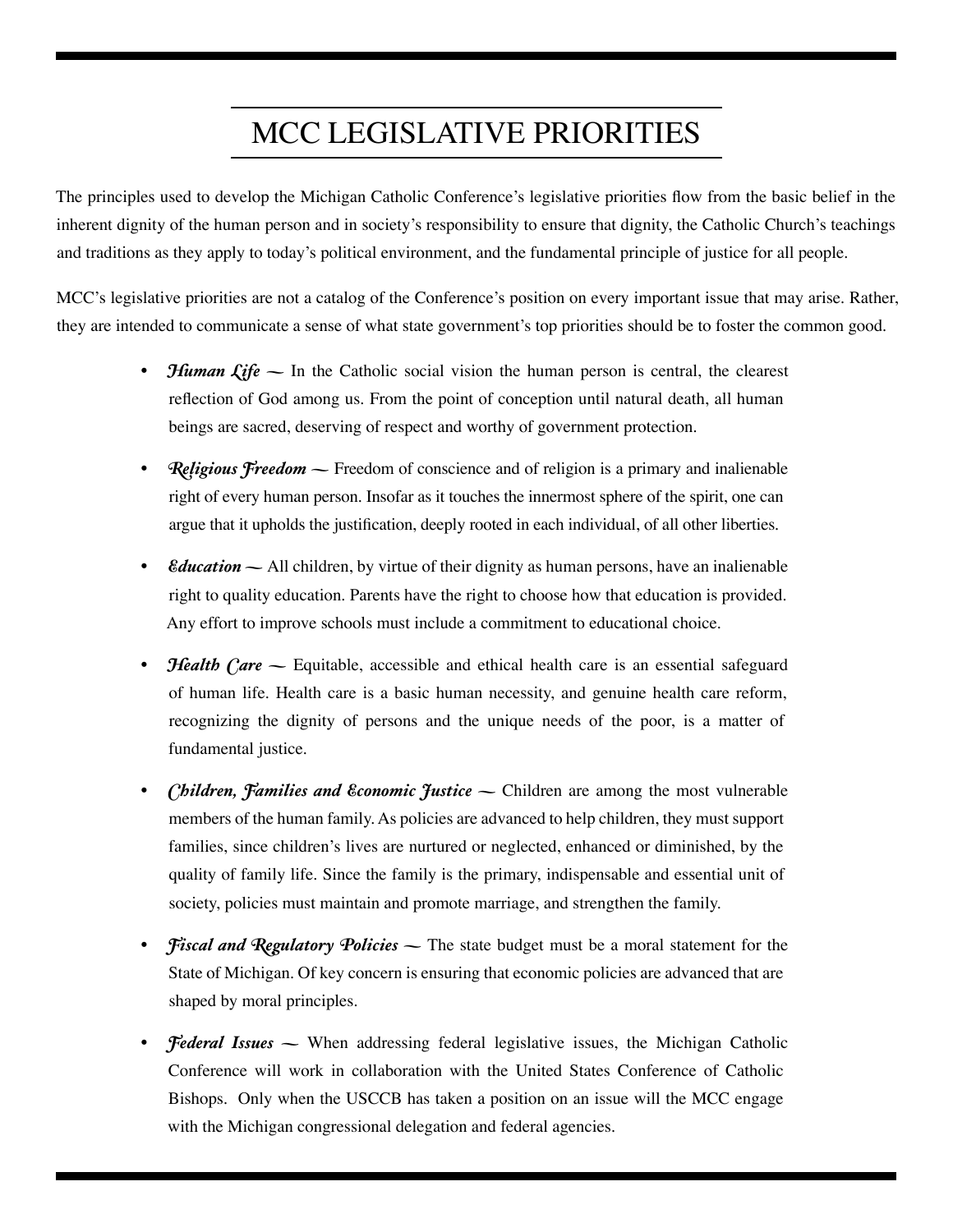# HOW TO USE THE CATHOLIC LEGISLATIVE ADVOCACY NETWORK

- 1. Log on to www.micatholicconference.org
- 2. Click on the *Catholic Legislative Advocacy Network* logo in upper right corner.

### SIGN UP FOR THE NETWORK

- 1. Scroll down below the "Action Alert" box to the welcome note.
- 2. Click the red "Sign Up" link.
- 3. Enter personal information and click "Submit."

### SEND A MESSAGE TO ELECTED OFFICIAL

- 1. Select an issue of interest under the "Action Alert" box and click "Take Action" tab.
- 2. Take a few moments to read the brief description of the issue.
- 3. Under "Your Message," either use the text provided or personalize the letter by entering new text.
- 4. Once the letter is complete enter contact information under "Take Action Now" and click "Send Message."

Based on the address provided the letter will automatically be delivered to the appropriate legislator. User will then be provided with a confirmation that the message has been sent.

### FIND YOUR ELECTED OFFICIALS

- 1. Enter Zip code above the "Action Alert" box.
- 2. If necessary, enter street address and city.
- 3. Click legislator's name for further personal and contact information.

### TIPS FOR LETTER WRITING

- Tell the legislator that you reside in his or her district.
- Take time to understand the legislation by reading background material.
- Keep your communication brief, to the point and interesting. Perhaps include a short story of how the legislation would affect you, your family or society in general.
- As with all communications, be respectful and courteous.
- If you are interested in meeting with the legislator personally, request a meeting at his or her convenience either in the district or at the legislator's office in Lansing.
- Include a clear and direct request for the elected official's support. Stay positive, keeping in mind that negative attacks tend only to receive negative responses.
- Time the arrival of your letter to ensure effectiveness. Try to write your legislator, the chairperson of the committee or the governor while a bill is in committee, is ready for debate by the full chamber, or is on its way to the governor's office.
- Write a letter of appreciation when you feel the legislator was receptive to your concern. Thank him or her for voting the way you had requested and that you appreciate their efforts.
- Remember: the legislator was elected to serve the needs of his or her constituents. Your community has effectively hired the individual to speak on the district's behalf. The legislator will be more effective if he or she knows constituents' position on certain issues.